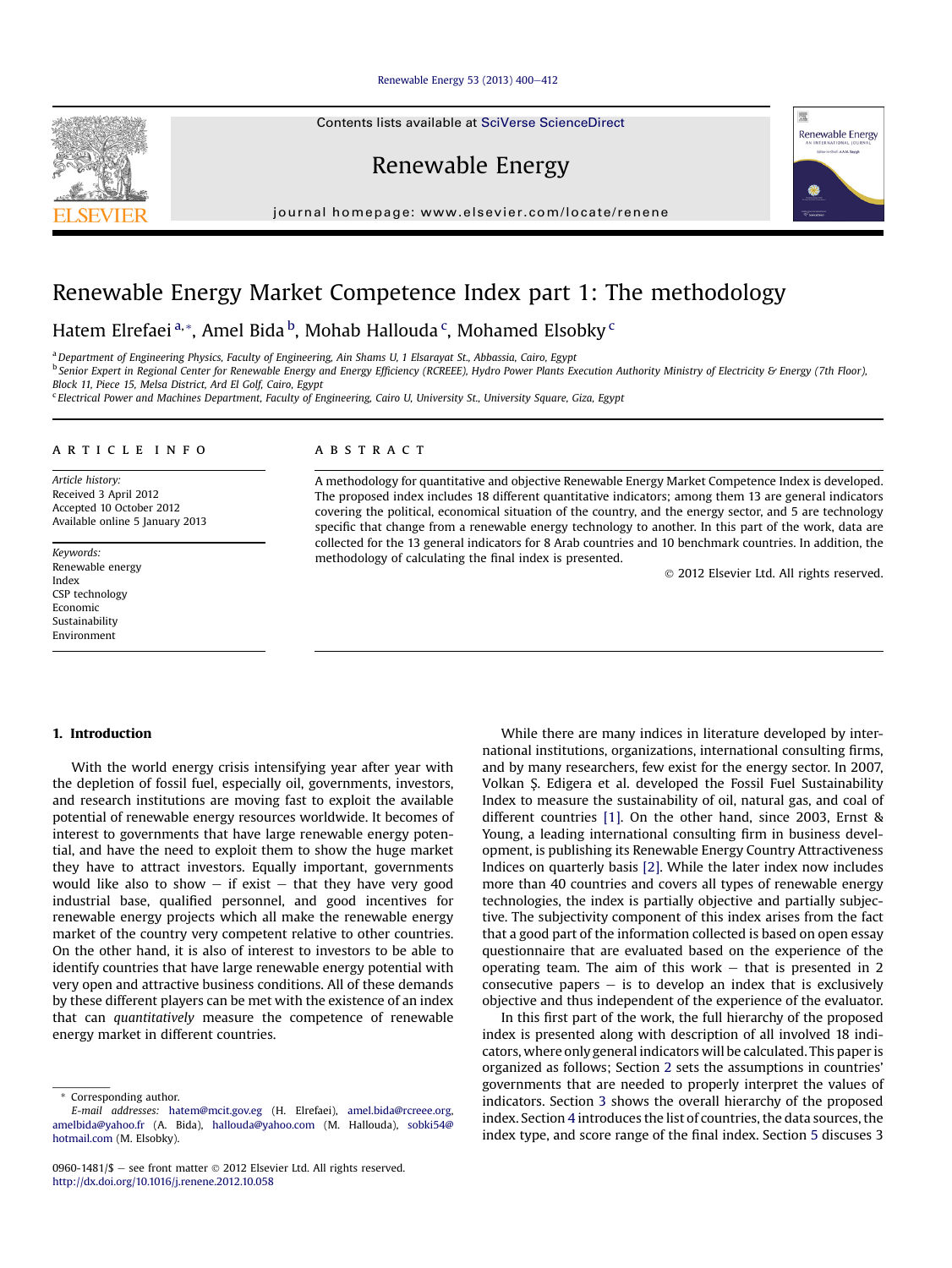<span id="page-1-0"></span>indicators covering the political and economic situation of the country. Section [6](#page--1-0) discuses 8 indicators that map the energy sector of the country, followed by Section [7](#page--1-0) that covers financial and environmental issues. Section [8](#page--1-0) is dedicated to discuss the 5 technology specific indicators where no data is provided for these indicators as they will be applied to the Concentrated Solar Power (CSP) technology in a separate paper as a second part of this work. After describing all 18 indicators, Section [9](#page--1-0) illustrates the methodology to calculate the proposed Renewable Energy Market Competence Index followed by conclusion in Section [10.](#page--1-0) In part 2, this methodology will be applied to CSP technology and thus the final index score and rank will be calculated and determined respectively.

#### 2. Assumptions in countries' governments

When developing an indicator, first a value for the indicator is calculated which relates to physical parameters, then this value is transformed into a score that matches the min/max range, and the objective of creating an index that represents the competence of this market to RE business. Thus, it becomes important to set a criterion by which this value should relate to the final index. While in some cases these criteria are self-explanatory, in many of the proposed indicators these criteria relay on how the government reads these values and thus how they are going to react to them. Accordingly, some properties had to be assumed in the governments of the countries that are included in the index in order to direct the indicator score to point towards the designed direction of the final index. These assumptions are:

- 1. Good governance: Each country's government acts for the benefit of its citizens. Thus, its choices, and plans are made to meet the energy needs of the country to fulfill the required economic growth and prosperity of its citizens.
- 2. Knowledge-based decisions: Each country's government is well informed about fossil fuel depletion (especially oil and natural gas), the hazardous effects associated with the waste of nuclear fuel and thus switching to RE resources is an unavoidable decision.
- 3. Environmentally friendly government: Each country's government actively and responsibly tries to reduce its  $CO<sub>2</sub>$  emission in order to avoid global warming effect.

#### 3. Renewable Energy Market Competence Index hierarchy

A country's market competence towards RE projects involves many factors. Some of these factors are common to all types of RE technologies and others are technology specific. Accordingly, and as shown in Fig. 1, the proposed index is made of a number of indicators that are categorized into two groups, a general indicators group and technology specific indicators group. The former group is common to all RE technologies and is divided into three subgroups:

- 1. Political and economic indicator (3 indicators).
- 2. Energy sector indicator (8 indicators).
- 3. Financial and environmental indicators (2 indicators).

When calculating Market Competence Index for a certain technology, the technology specific indicators shall be calculated amounting to only 5 indicators. At the end, the final RE Market Competence Index shall be calculated based on the weighted index of each specific technology index as their share in the world market.



Fig. 1. The hierarchy of the Renewable Energy Market Competence Index.

#### 4. Countries, data source, index type, and score range

Since a great deal of this research work was carried out when the leading author was residence at the Regional Center for Renewable Energy and Energy Efficiency (RCREEE), all 13 member states in the RCREEE center were originally considered. Unfortunately, due to data limitation, 13 indicators  $-$  out of total 18  $-$ were missing for Palestine, 3 indicators for Bahrain, Iraq, and Sudan, and 1 indicator for Yemen. Thus, the final list of countries excluded these 5 member states. In addition, another 10 benchmark countries covering all continents, with various economical and energy situation, potential, and policies were added as well. Thus the addressed countries are:

8 RCREEE countries: Algeria, Egypt, Jordan, Lebanon, Libya, Morocco, Syria, and Tunisia.

10 benchmark countries: Brazil, Turkey, Spain, Greece, South Africa, Malaysia, India, Chain, USA, and Germany.

The data needed are collected from different sources. 6 indicators' data are collected from the International Energy Agency (IEA), 3 indicators from REN21-2011 global status report, 2 indicators from Central Intelligence Agency (CIA) World Fact Book, and 1 indicator from each of the following: DLR, World Bank, World Economic Forum, Economic Intelligence Unit, Transparency International, and Springer publisher.

As for the most famous indices, the proposed RE Market Competence Index is designed to be a backward index. With standardization to 100 points, the final index ranges from 0 meaning least competent, up to 100, meaning most competent. Accordingly, all indicators that constitute the whole index are also designed to have the same range and meaning.

### 5. Political and economic indicators

Since the general political and economical situation of the country shape the whole business environment and thus affect the investment activities in all sectors including the RE one, it is important to include some indicators in the final index to incorporate these effects. Three existing indices that quantitatively measure these effects are included in the proposed index; namely:

- Global competitive index
- Political instability index
- Corruption perception index

These 3 indices are annually published by the World Economic Forum, The Economist magazine, and Transparency International respectively. In order to fulfill the index scoring rule, the original reported scores are linearly mapped to the proposed range. Since low scores for both global competitive index and corruption perception index mean low competitiveness and high corruption respectively, thus their mapping to the proposed index takes the form: